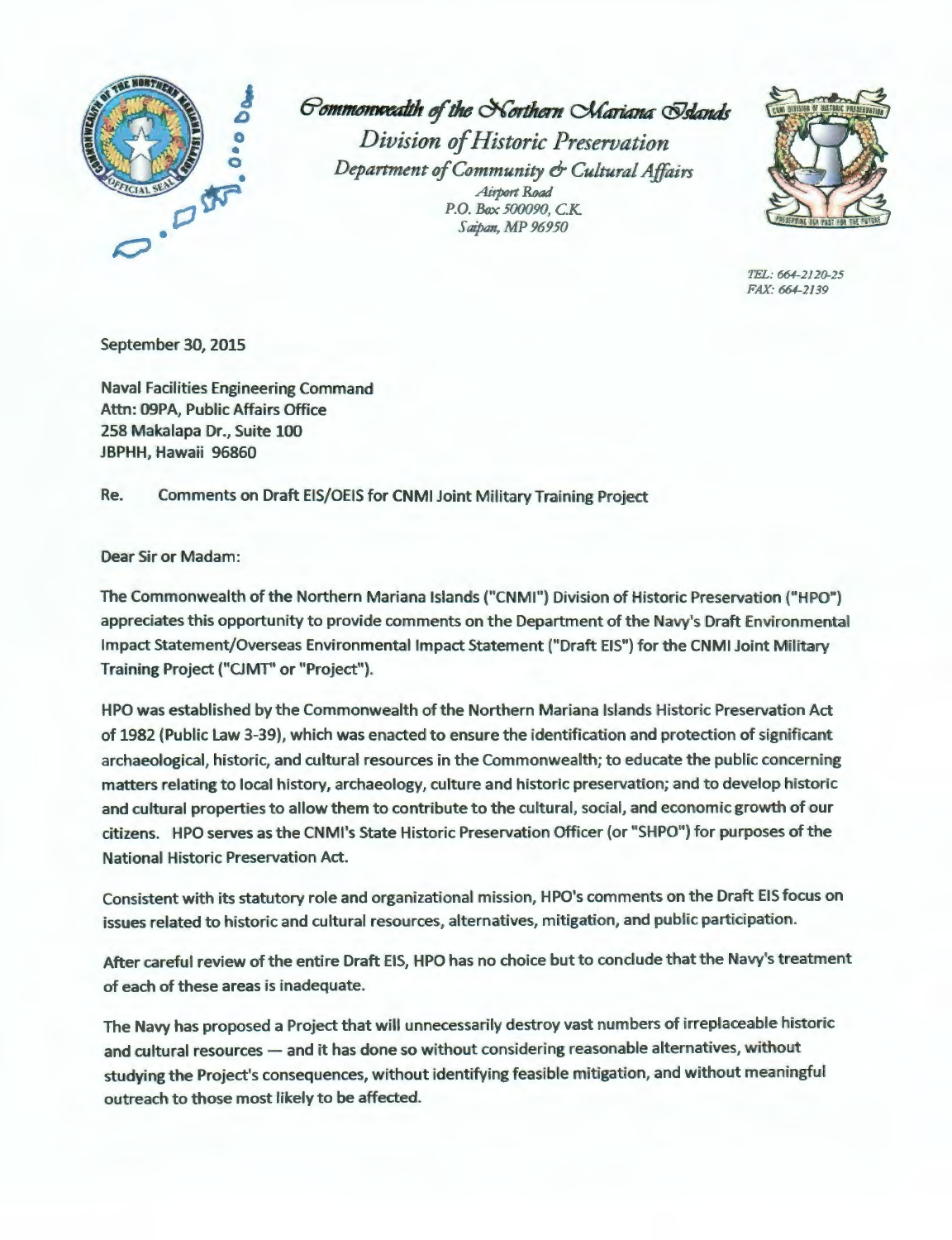While HPO remains willing to work collaboratively with the Navy on military training activities within the CNMI, I must respectfully request that the Draft EIS for the CJMT be thoroughly revised and each of the Navy's errors fully corrected before this NEPA process moves forward.

HPO's specific comments are as follows:

# **1. Improper Scope of Analysis**

The scope of the analysis in the Draft EIS is improper, a fundamental error which renders the entire document inadequate. The Department of Defense has proposed a series of military training actions including the Mariana Islands Training and Testing ("MITI") project, the Divert Activities and Exercises project, the Guam and CNMI Military Relocation project, and the CJMT - that would be implemented in the same place, at the same time, and with impacts to many of the same historic and cultural resources.

Under NEPA, those proposed actions must be analyzed together in a single EIS (see 40 C.F.R. §1508.25). Instead, separate EISs have been prepared for each one. As a result, the Navy has impermissibly segmented what appears to be a single Defense Department training program for the Marianas. And segmentation, in turn, threatens to obscure the full impact of that program on the region's unique historic and cultural resources; impermissibly narrows the set of alternatives under consideration; and makes it more difficult for the public meaningfully to participate in the decision-making process.

### **2. No Consideration of Alternatives**

The Draft EIS' failure to "[r]igorously explore and objectively evaluate all reasonable alternatives" (40 C.F.R. §1502.14) represents a second and equally fundamental error. The analysis of alternatives is supposed to be "the heart" of an EIS, an exercise in identifying different ways to balance agency needs and environmental consequences (40 C.F.R. §§ 1500.1, 1500.2(e), 1502.14). But the Draft EIS fails to provide a detailed evaluation of any alternatives that would address the Navy's training needs outside the CNMI. Nor, for that matter, does the alternatives analysis in the Draft EIS properly respond to the CJMT's environmental consequences - all of the alternatives evaluated in the document involve the same training activities in the same locations. The Navy must make a meaningful effort to explore and evaluate a full range of alternative means to address its training needs, including alternative locations outside the CNMI.<sup>1</sup>

 $1$  The small land area of Tinian (24,960 acres) and Pagan (11,680 acres) further weighs in favor of looking for alternative locations. HPO notes that other American military bases with live-fire training are much larger than these two small islands, including Camp Pendleton, California (125,000 acres); Eglin Air Force Base, Florida (464,000 acres); Nellis Air Force Base, Nevada (3,200,000 acres); and Fort Benning, Georgia (182,000 acres).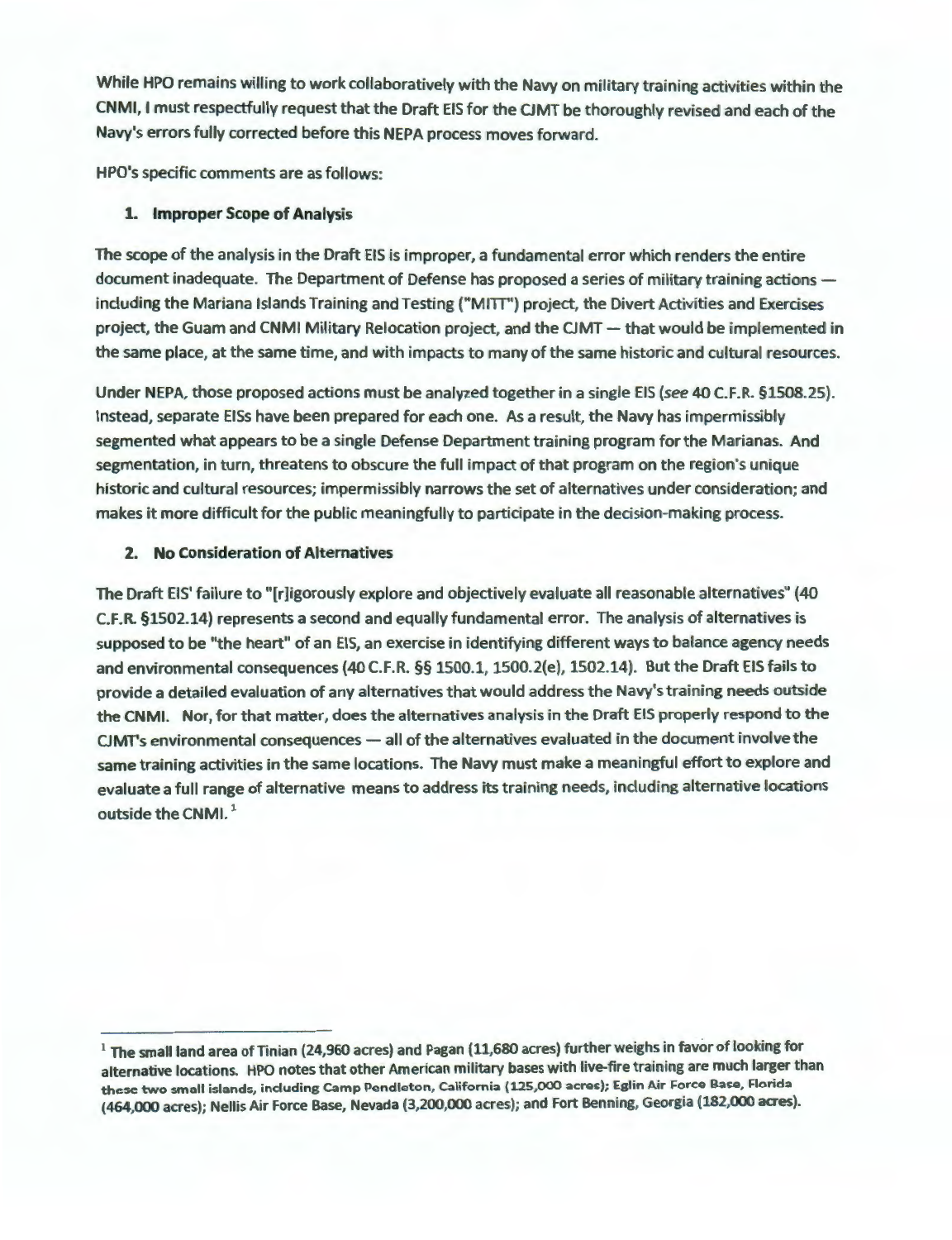#### **3. Inadequate Identification of Resources and Impacts**

The Navy has not done an adequate job of identifying historic and cultural resources that may be impacted by the CJMT.

- The Draft EIS considers a "region of influence" (which it erroneously refers to as equivalent to an area of potential effect under the National Historic Preservation Act) that is based on the footprint of the Navy's proposed training activities. Unfortunately, the impacts of the CJMT  $-$  including impacts to historic and cultural resources associated with noise, visual intrusions, access restrictions, induced growth, and the relocation of the International Broadcast Bureau facility, among other things  $-$  would extend far beyond the Project footprint. The Draft EIS must be revised so that it properly identifies **all** potential impacts.
- It appears that the Navy has not completed appropriate historic and cultural resource identification efforts for areas of Pagan that will indisputably be impacted by the CJMT. Indeed, the Draft EIS admits that the Navy has only surveyed a small portion of the island. The document suggests that un-surveyed areas were addressed through "aerial inspections." But there is no way to fully "inspect" the existence, significance, or integrity of historic and cultural resources from the air, particularly in a setting like Pagan.
- The Navy's Traditional Cultural Property ("TCP") studies accurately acknowledge the existence of three TCPs on Tinian and six others on Pagan, all of which are eligible for listing in the National Register of Historic Places. In general, the Navy has done a good job of addressing TCPs related to fishing. But it has not fully identified **all** TCPs that would be impacted by the Project. In particular, potential TCPs associated with traditional gathering activities and *latte* sites have yet to be fully or properly addressed:
	- o The Navy appears to assume that traditional gathering activities do not fit within the TCP framework because they often involve plant species that can be found in numerous locations. That assumption fails to account for the importance of place in traditional gathering activities. For example, *suruhanu* and *suruhana*  gather specific plant species from specific locations even though those same species might well be available elsewhere  $-$  indeed, the power of the *suruhanu's* (or *suruhana's)* medicine is attributable to the place from which ingredients are obtained. The Navy's analysis must be revised to account for the role of place in traditional gathering activities.
	- 0 The Draft EIS inaccurately assumes that *latte* sites lack ongoing cultural significance. *Latte* are important symbols of Chamorro identity, and the people of the CNMI value and protect *latte* sites as places to connect with ancestors, history, and cultural identity. By dismissing *latte* sites as archaeological relics,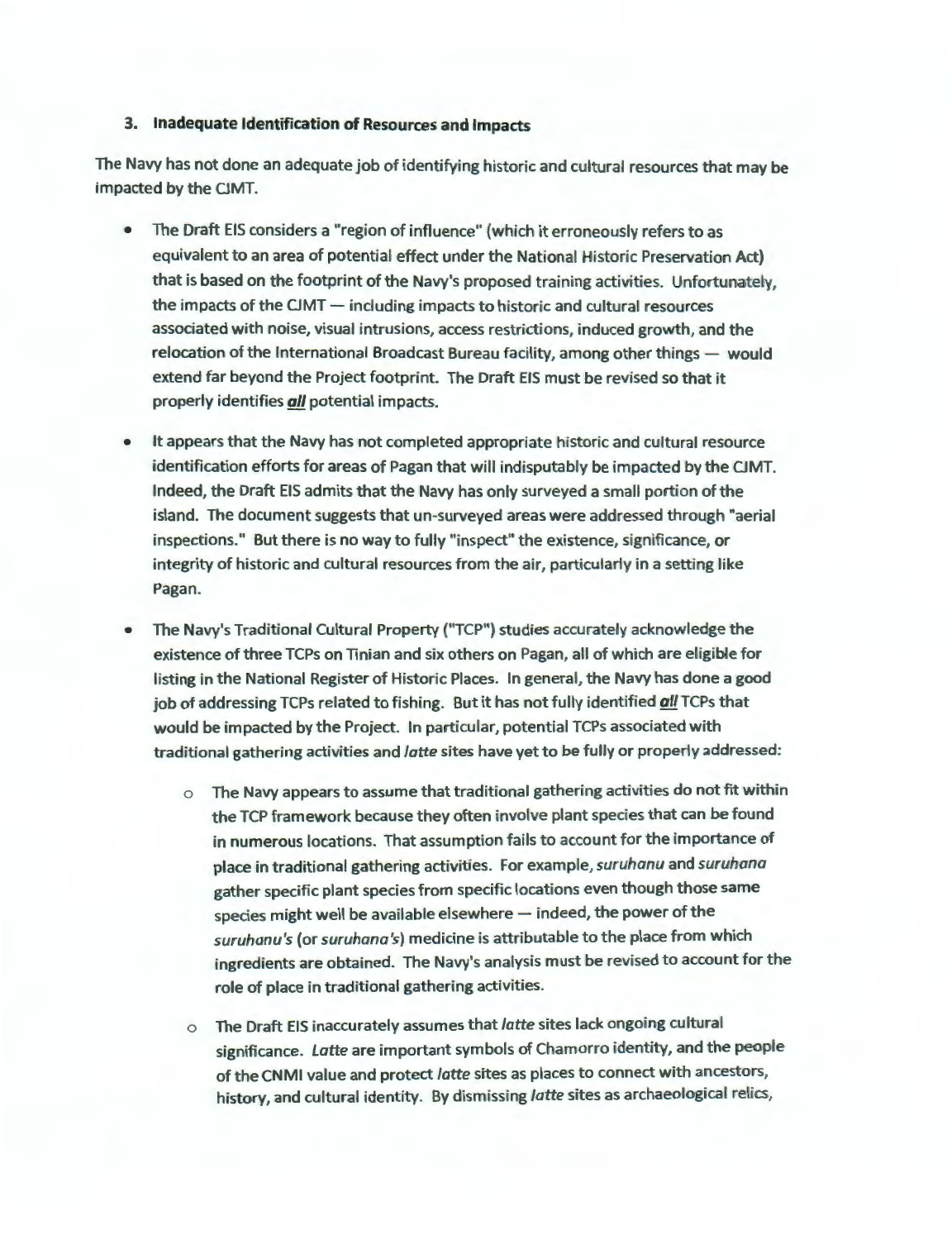the Draft EIS massively underestimates the CJMT's impact on TCPs and other cultural resources and fails to address appropriate mitigation. HPO notes that the Navy has previously acknowledged the significant, ongoing cultural importance of *latte* sites on Guam; the same respect and acknowledgment should be provided to *latte* sites in the CNMI, and the Draft EIS must be revised accordingly.

o The Draft EIS fails to address the cultural significance of Pagan *as a whole.* That failure is particularly disappointing because evidence from the Navy's own technical appendices clearly indicates that the island - and, more specifically, the fact that the island remains in a natural, un-impacted state  $-$  is central to the maintenance of a continuing cultural identity among those from the Northern Islands. For example, the Navy's Draft TCP study reports that some residents of the Northern Islands feel that "the entire island of Pagan is medicine. It's very unique." Similarly, Appendix B to the Navy's Draft Socioeconomic Impact Assessment Study characterizes Pagan as "home to our culture." The Navy's analyses should be revised to fully address the cultural importance of Pagan as a whole.

HPO also notes that the Draft EIS inaccurately assumes that impacts to many historic and cultural resources will be limited to periods of active construction and/or military training. While it is true that some types of damage will be especially acute during construction and training, many other types of impacts (including, for example, destruction of traditional fishing grounds or changes to visual character) will be constant and permanent.

### **4. Significant and Unnecessary Damage**

As explained above, the Draft EIS does not do an adequate job of identifying the historic and cultural resources that will be impacted by the CJMT. But the limited information presented in the document is more than enough to confirm that the Navy's preferred alternative would wipe out a staggering number of historic sites and cultural resources - by the Navy's own admission, at least 197 on Tinian and 75 more on Pagan.

It is important to recognize that the affected resources are rare, irreplaceable, and not found elsewhere.

Unai Chulu, for example, is among the richest historic sites in the United States: It is one of the earliest human habitation sites in the Marianas (dating to at least 2,900 years ago); it contains an extensive, pre*latte* complex as well as a *latte* site; it was the location of important World War II military action; it has been identified as a National Register-eligible Traditional Cultural Property by two separate sets of Navy technical reports, based largely on its continuing importance as a traditional fishing ground; and it is a contributing feature to the North Field National Historic Landmark. Previous Navy NEPA analyses (including analyses carried out for the Mariana Islands Range Complex in 1999 and the Guam and CNMI Military Relocation in 2010) recognized the sensitivity and significance of Unai Chulu and placed the area "off limits" for intensive training. In contrast, the CJMT proposes to locate the Navy's *most intensive*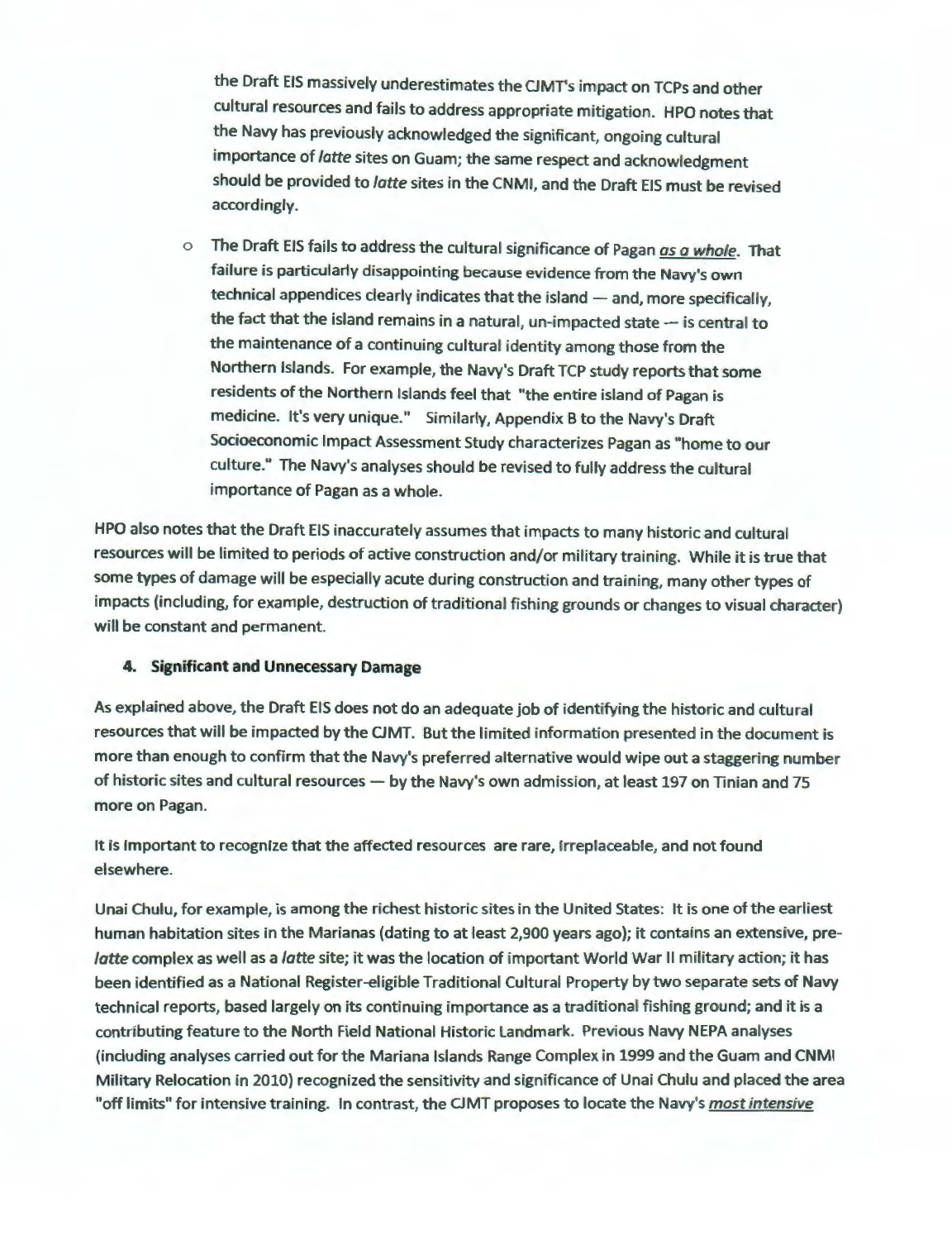amphibious training at Unai Chulu. Doing so will permanently destroy a large section of coral reef and essential fish habitat (both of which are contributing feature of the Unai Chulu TCP), will permanently compromise the integrity of the beach (a contributing feature of the National Historic Landmark), will unnecessarily risk damage to fragile latte and pre-latte sites adjacent to the beach, and will eliminate public access for large portions of the year.

The Draft EIS summarily categorizes the vast majority of the CJMT's impacts to historic and cultural resources - including Unai Chulu - as "unavoidable." It appears that many impacts will, in fact, be impossible to avoid, a fact that further confirms Tinian and Pagan are not appropriate locations for the Project. But it appears that many other impacts could reasonably be avoided with the exercise of appropriate planning and care.

For example, the Draft EIS shows that the CJMT includes a massive surface radar site immediately adjacent to (and looming over) Unai Dankulo, a National Register-eligible TCP. Another surface radar site is proposed to be built within an ancient *latte* site at Unai Babui. The Draft EIS admits that impacts at both sites will be significant, but it provides no information on whether other, less sensitive locations might have been available. In fact, it appears the Navy did not even look at that possibility.

As currently designed, the Project will do significant and unnecessary damage to the CNMl's irreplaceable historic resources. Reasonable, less-damaging alternatives must be developed.

### **5. Absence of Mitigation**

The Navy has compounded the errors described above by failing to provide a reasonable discussion of mitigation measures for cultural resource impacts. NEPA requires that every EIS "include mitigation measures not already included in the proposed action or alternatives" (40 C.F.R. §1502.14(f)) and discuss "means to mitigate adverse environmental impacts" (40 C.F.R. § 1502.16(h)). But the Draft EIS does not discuss potential mitigation for the CJMT's significant impacts on cultural resources; instead, the document states that mitigation will be developed later, in the context of the Project's Section 106 process.

While HPO welcomes the Navy's commitment to developing appropriate mitigation during the Section 106 process, that commitment cannot substitute for NEPA compliance. The NHPA and NEPA are different statutes with different requirements, and they involve the public in different ways. Mitigation must be addressed in the Draft EIS *in addition to* the Section 106 process.

# **6. Inconsistency With Prior Mitigation Commitments**

HPO's concerns about mitigation are heightened by the fact that the Draft EIS does not provide sufficient detail to determine whether the CJMT, as currently designed, is consistent with the Navy's existing cultural resource mitigation responsibilities.

For example, the 2009 Programmatic Agreement for the Mariana Islands Range Complex project establishes "no training" areas at Unai Chulu. Will the activities proposed in the CJMT be consistent with those requirements?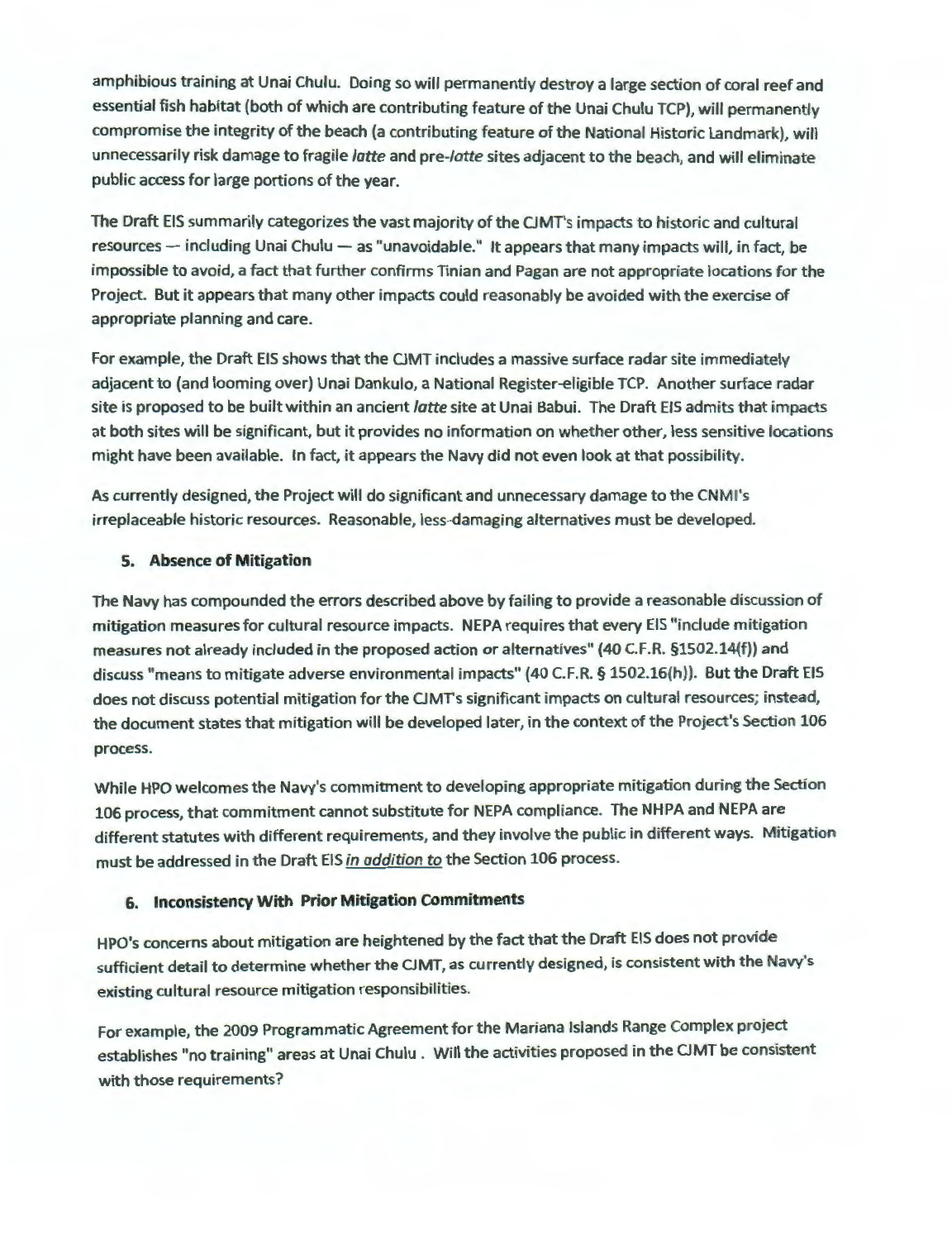Likewise, the 2009 Programmatic Agreement establishes training limitations at Unai Dankulo, Unai Masalok, and in the Tinian Exclusive Military Lease Area. Will the CJMT be consistent with those limitations? How does the Navy plan to resolve potential conflicts?

HPO respectfully requests that the Navy (1) clarify the status of its compliance with prior mitigation commitments related to military training in the Marianas and (2) to the extent the CJMT is inconsistent with any such commitments, revise the Project accordingly.

### 7. Failure to Address National Historic Preservation Act Section 110

Section 110 of the National Historic Preservation Act requires a heightened standard of care with respect to National Historic Landmarks: "to the maximum extent possible" the Navy must "undertake such planning and actions as may be necessary to minimize harm." Here, all three of the "action" alternatives proposed by the Navy would involve significant, direct, and adverse impacts on the North Field National Historic Landmark. But the Draft EIS provides no information that could reasonably be described as "planning and actions to minimize harm." On the contrary, the Draft EIS fails to properly address alternatives (see part 2, above) or mitigation (see part 5, above).

# 8. Section 4{f) Evaluation Inappropriately Limited To Tinian International Airport

Section 4(f) of the Department of Transportation Act prohibits transportation agencies from funding or approving projects that would "use" historic resources or public parks (among other resources) unless (1) there is no prudent and feasible alternative and (2) all possible planning to minimize harm has been completed (49 U.S.C. § 303(c)). Significantly, the concept of "use" is not limited to direct, physical occupation; it also extends to "constructive use"- activities that substantially impair the protected attributes qualifying the property for Section 4(f) protection (23 C.F.R. § 774.lS(a)).

HPO is extremely concerned about the narrow scope of the Section 4(f) evaluation in Chapter 4.19 of the Draft EIS. It appears that the Navy has only evaluated the CJMT's direct use of historic resources at Tinian International Airport. The Section 4(f) evaluation does not consider the potential for other portions of the Project (most of which cannot proceed without the authorization of the FAA) to directly or constructively use 4(f) resources. This is no small omission, for it appears that Project activities dependent on FAA approval will, in fact, result in direct or constructive use of a significant number of historic resources and public parks. The scope of the Section 4(f) evaluation must be significantly expanded to fully address this issue.

# 9. Public Outreach

As the Navy is aware, there are three official languages in the CNMI: English, Chamorro, and Carolinian. To date, the Navy has refused to provide the Draft EIS (or any portions of it) in any language other than English. HPO is extremely concerned that CNMI residents who primarily speak Chamorro or Carolinian (many of whom would be particularly affected by the cultural resource impacts of the CJMT) have been effectively denied participation in the EIS process. HPO strongly suggests that the Navy take immediate steps to remedy this situation.